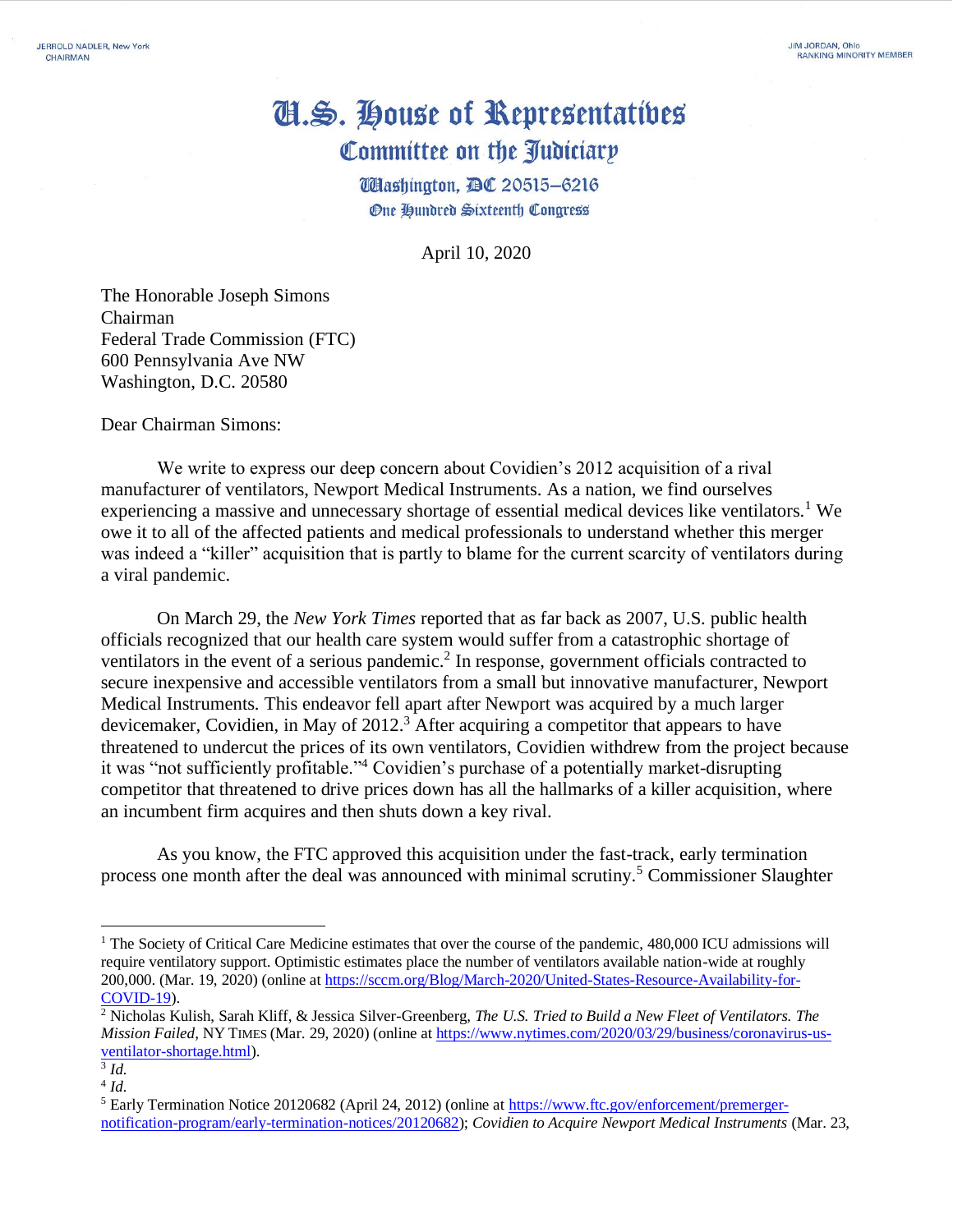has rightly called for an inquiry into the FTC's brief review of this merger.<sup>6</sup> It is possible that lives could be saved today had this emergency ventilator supply project continued. The FTC's expedited approval of this merger raises many questions, to which we believe Congress deserves answers.

Accordingly, we request that you provide copies to the Committee of all documents relating to the FTC's investigation of Covidien's acquisition of Newport Medical Instruments, including but not limited to recommendations submitted to the relevant assistant director or to the pre-merger notification office, by April 24, 2020. We also request you contact Committee staff by that date to schedule a briefing.

Thank you for your prompt attention to this matter.

Sincerely,

Cenold Hadle

Jerrold Nadler Chairman House Committee on the Judiciary

M. Centle

David N. Cicilline Chairman House Subcommittee on Antitrust, Commercial and Administrative Law

Hank Johnson House Subcommittee on Antitrust, Commercial and Administrative Law

 $z$ mé $\ell$ asti

Jamie Raskin House Subcommittee on Antitrust, Commercial and Administrative Law

Pramila Jayapal House Subcommittee on Antitrust, Commercial and Administrative Law

Val B. Dem

Val Demings House Subcommittee on Antitrust, Commercial and Administrative Law

<sup>2012) (</sup>online at

[https://www.integrisequipment.com/Covidien\\_to\\_Acquire\\_Newport\\_Medical\\_Instruments\\_s/2202.htm\)](https://www.integrisequipment.com/Covidien_to_Acquire_Newport_Medical_Instruments_s/2202.htm). <sup>6</sup> Ben Remaly, *Ventilator Merger Scrutinized as Potential "Killer Acquisition"* GCR (Mar. 31, 2020) (online at [https://globalcompetitionreview.com/article/usa/1222543/ventilator-merger-scrutinised-as-potential-](https://globalcompetitionreview.com/article/usa/1222543/ventilator-merger-scrutinised-as-potential-%E2%80%9Ckiller-acquisition%E2%80%9D) [%E2%80%9Ckiller-acquisition%E2%80%9D\)](https://globalcompetitionreview.com/article/usa/1222543/ventilator-merger-scrutinised-as-potential-%E2%80%9Ckiller-acquisition%E2%80%9D).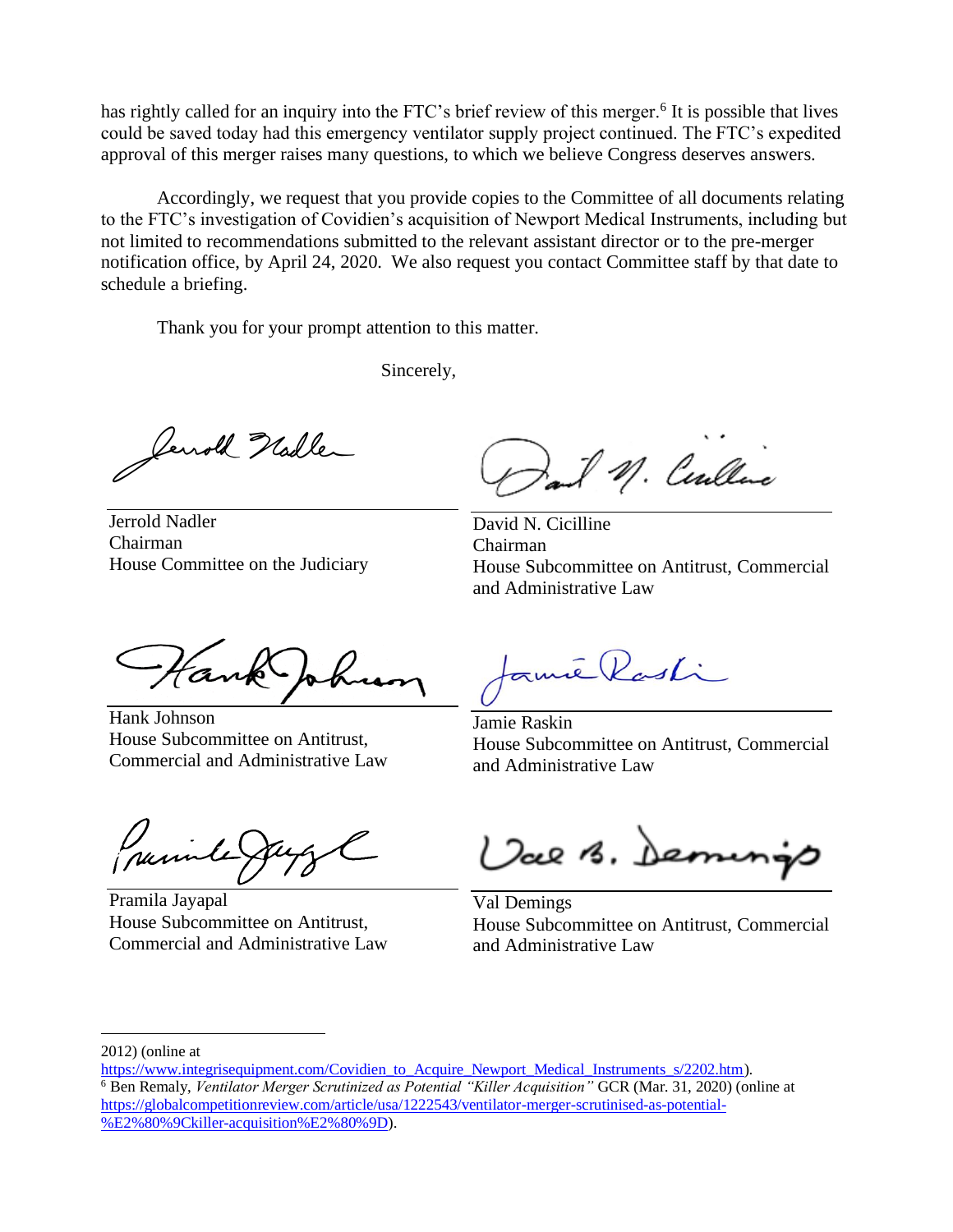MayLoscanler

Mary Gay Scanlon House Subcommittee on Antitrust, Commercial and Administrative Law

Julleyer

Joe Neguse House Subcommittee on Antitrust, Commercial and Administrative Law

Lucy MCBath Lucy McBath

House Subcommittee on Antitrust, Commercial and Administrative Law